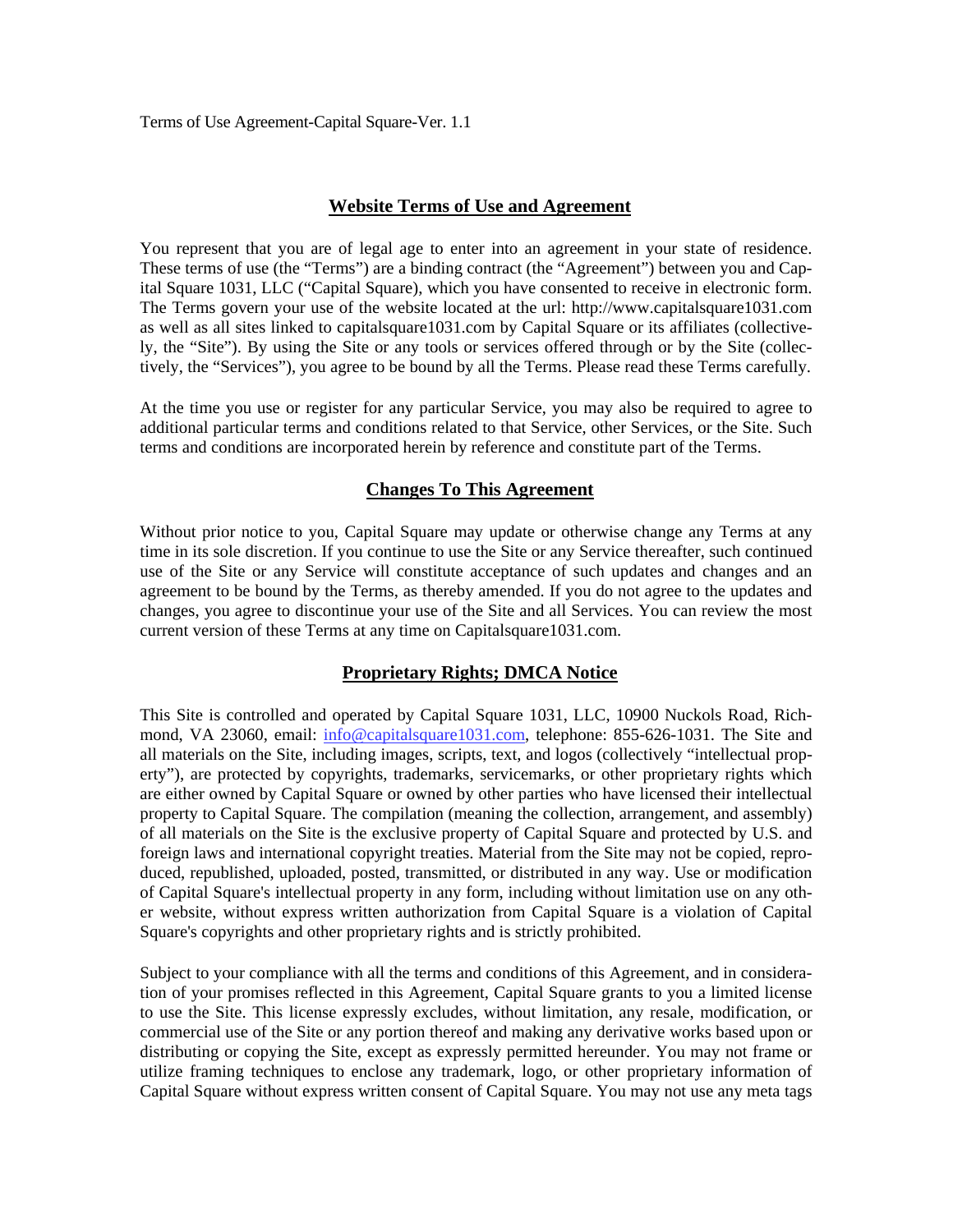or any other "hidden text" utilizing the name or trademarks of Capital Square without the express written consent of Capital Square. Any unauthorized use terminates the license granted by Capital Square in this paragraph. If you breach any of the Terms, your right to use this Site, Services, and content and materials accessible via the Site will terminate automatically and you must immediately destroy any downloaded or printed content.

**DMCA Notice.** Making claims of copyright and trademark infringement pursuant to 17 U.S.C. Section 512:

Capital Square respects the intellectual property of others and asks you to do the same. Square may, in appropriate circumstances and in its sole discretion, terminate all Services and access to the Site in the case of a user who infringes the intellectual property rights of others.

If you believe that your work has been copied and is available on the Site or in a Service in a way that constitutes copyright or trademark infringement, please provide Capital Square's Copyright Agent with the following information:

- an electronic or physical signature of the person authorized to act on behalf of the owner of the copyright or trademark interest;
- a description of the copyrighted work or trademark that you claim has been infringed, including the URL (i.e., the Web page address) or other electronic address of the location where the copyrighted work or trademark exists, or a copy of the copyrighted work or trademark;
- identification of the specific location on Capital Square's service where the material that you claim is infringing is located;
- your address, telephone number, fax number, and e-mail address;
- a statement by you that you have a good faith belief that the disputed use is not authorized by the copyright or trademark owner, its agent, or the law; and
- a statement by you, made under penalty of perjury, that the above information in your notice is accurate and that you are the copyright or trademark owner or authorized to act on the copyright or trademark owner's behalf.

 Capital Square's Copyright Agent for notice of claims of copyright infringement on Capital Square's service is who can be reached as follows:

- By mail: Capital Square Realty Advisors, LLC, 10900 Nuckols Road, Suite 200, Glen Allen, VA 23060 Attn. Jeff Gregor
- $\bullet$  By phone: (804) 290-7900
- By facsimile: (804) 290-0086
- By e-mail: jgregor@capitalsquare1031.com

# **Indemnification**

You agree to defend, indemnify, and hold harmless Capital Square and its officers, directors, employees, agents, representatives, third party providers and licensors from any claims, costs, losses, damages, judgments, and expenses, including without limitation reasonable attorney's fees, relating to or arising out of any breach of this Agreement or any use of the Site or any Service by you, or by any other person using the Site through you or using your computer. This indemnification clause is intended to be only as broad as is permitted by the laws of the Commonwealth of Virginia.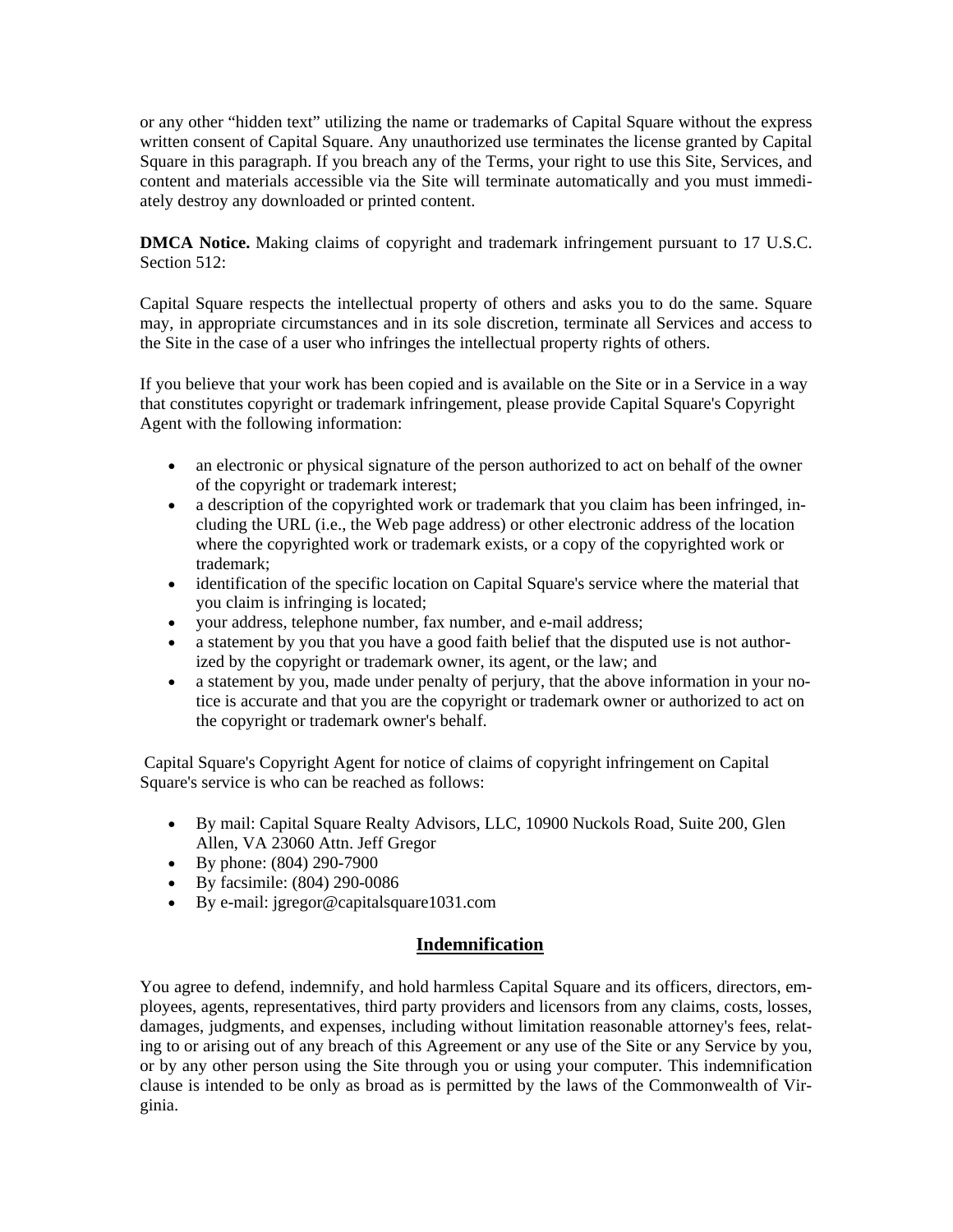## **Disclaimer Of Warranty**

THE SITE IS PROVIDED "AS IS" AND "AS AVAILABLE." USE OF THE SITE IS AT YOUR SOLE RISK.

SOME SITE CONTENT AND SERVICES MAY BE PROVIDED BY THIRD PARTY PRO-VIDERS AND OTHER USERS. CAPITAL SQUARE IS ONLY A DISTRIBUTOR OF, NOT A PUBLISHER OF, AND HAS NO EDITORIAL CONTROL OVER SUCH CONTENT. ANY, STATEMENT (OPINION, OFFER, INFORMATION OR OTHER) OR SERVICE GIVEN OR PROVIDED BY ANY THIRD PARTY (INCLUDING ANY REGISTERED REPRESENTA-TIVE, BROKER/DEALER, MERCHANT, OR LICENSOR) IS THAT OF SUCH PROVIDER AND NOT OF CAPITAL SOUARE.

TO THE FULLEST EXTENT PERMISSIBLE UNDER APPLICABLE LAW, CAPITAL SQUARE DISCLAIMS ALL WARRANTIES OF ANY KIND, EXPRESS OR IMPLIED, IN-CLUDING WITHOUT LIMITATION WARRANTIES OF TITLE AND IMPLIED WARRAN-TIES OF MERCHANTIBILITY OR FITNESS FOR A PARTICULAR PURPOSE. WITHOUT LIMITING THE FOREGOING, NEITHER CAPITAL SQUARE NOR ANY OF ITS OFFIC-ERS, DIRECTORS, EMPLOYEES, OR REPRESENTATIVES REPRESENT, GUARANTEE, OR WARRANT (i) THE ACCURACY, RELIABILITY, TIMELINESS, OR COMPLETENESS OF ANY OPINION, RECOMMENDATION, OR OTHER INFORMATION OBTAINED THROUGH THE SITE OR ANY PROVIDER; (ii) THE AVAILABILITY FOR SALE, RELIA-BILITY, OR QUALITY OF ANY PROPERTY OR SERVICES OBTAINED THROUGH THE SITE; (iii) ANY IMPLIED WARRANTY ARISING FROM COURSE OF DEALING OR US-AGE OF TRADE; (iv) UNINTERRUPTED OR SECURE ACCESS TO THIS SITE AND/OR THE SERVICES; OR (v) THAT THE FILES AVAILABLE FROM THIS SITE AND ANY SERVICE WILL BE FREE FROM INFECTIONS, VIRUSES, WORMS, TROJAN HORSES, OR OTHER CONTAMINATING OR DESTRUCTIVE COMPUTER CODE. CAPITAL SQUARE HEREBY DISCLAIMS, AND YOU HEREBY WAIVE AND RELEASE CAPITAL SQUARE FROM, ANY AND ALL OBLIGATIONS, LIABILITIES, RIGHTS, CLAIMS, OR REMEDIES IN TORT ARISING OUT OF OR IN CONNECTION WITH THIS AGREEMENT, THE SITE, OR THE PROVIDERS, WHETHER OR NOT ARISING FROM THE NEGLI-GENCE (ACTIVE, PASSIVE OR IMPUTED) OF CAPITAL SQUARE.

# **Limitation Of Liability**

IN NO EVENT SHALL CAPITAL SQUARE OR ANY OF ITS OFFICERS, DIRECTORS, EMPLOYEES, OR REPRESENTATIVES BE LIABLE FOR ANY DIRECT, INDIRECT, IN-CIDENTAL, SPECIAL, CONSEQUENTIAL, PUNITIVE, OR OTHER DAMAGES (RE-GARDLESS OF THE FORM OF ACTION) ARISING OUT OF (i) USE OF THE SITE BY ANY PERSON, INCLUDING WITHOUT LIMITATION ANY DAMAGE CAUSED BY ANY RELIANCE ON, OR ANY DELAYS, INACCURACIES, ERRORS, OR OMISSIONS IN, ANY INFORMATION ACCESSED THROUGH THE SITE, OR (ii) ANY PROPERTY OR SER-VICES DISCUSSED, PURCHASED, OR OBTAINED, DIRECTLY OR INDIRECTLY, THROUGH THE SITE, IN EACH CASE EVEN IF ADVISED OF THE POSSIBILITY OF SUCH DAMAGES.

# **Securities**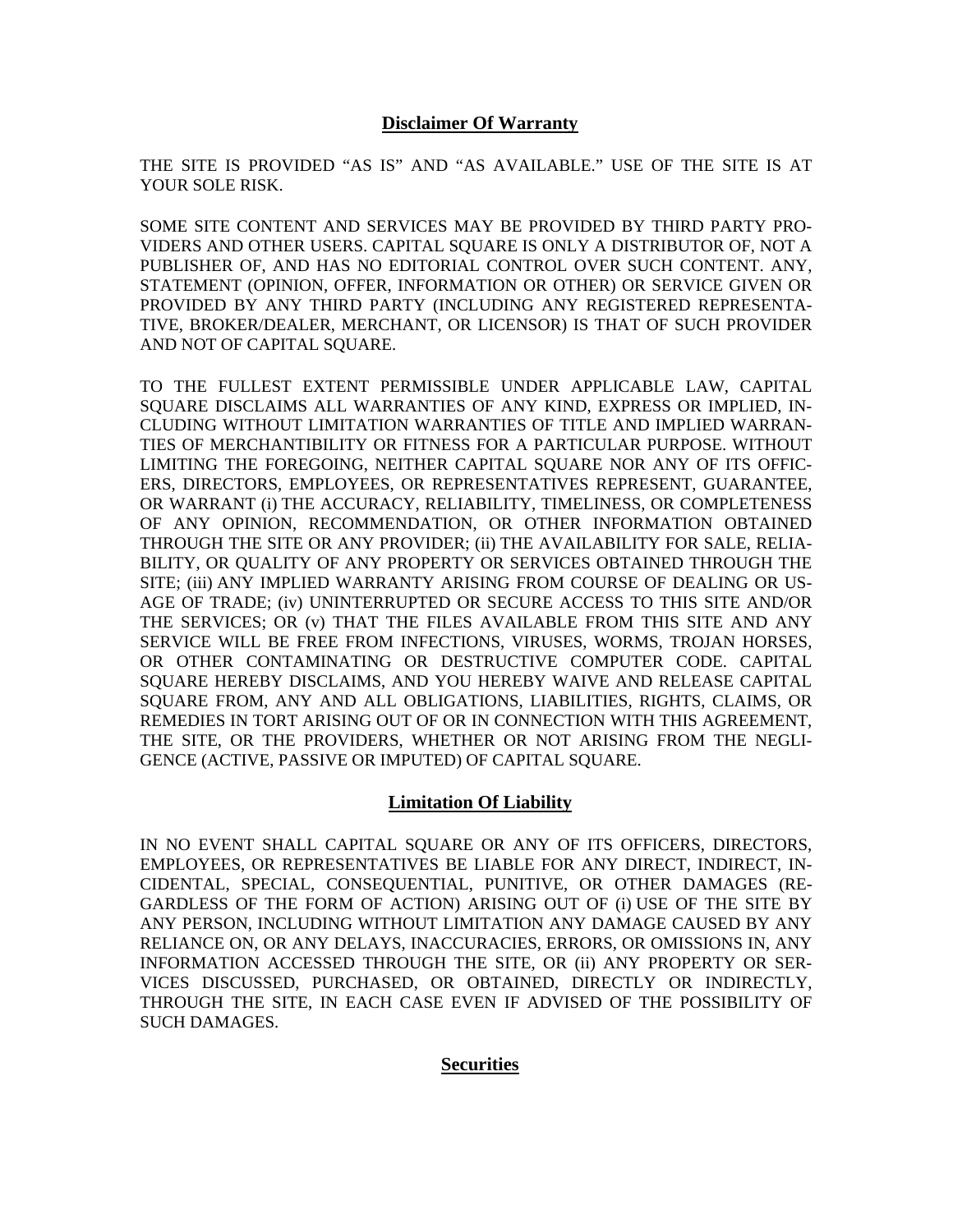The securities offered by Capital Square have not been registered under the securities laws (in reliance on the exemptions thereunder) and thus is not subject to the same disclosures, regulatory filings, and due diligence as public offerings. As such, securities offered by Capital Square are riskier for investors and constitute private placements which are restricted for sale, not publicly traded, and therefore illiquid. Capital Square does not expect there to be a market for any securities sold by Capital Square. No securities commission or other regulatory authority has examined any securities offering by Capital Square, and any representation to the contrary is unlawful. Private placements of securities are not FDIC, SIPC, or otherwise guaranteed or insured, may lose all or a part of their value for a wide variety of reasons, and may only be available to certain types of investors (including accredited investors) depending upon various regulatory requirements and the preferences of Capital Square and its advisors.

Investors that are not accredited may, subject to regulatory requirements, invest in certain investments from time to time available on the Site and known as "crowdfunding" offerings under Title III of the JOBS Act. SEC regulations require that unaccredited investors, prior to investing in any such investment, take an educational course available online.

This Site contains summaries of the purpose and principal business terms of the investments, each of which is intended for informational purposes only, is not a complete discussion, and is qualified in its entirety by reference to the more complete discussion set forth in its respective private placement memorandum related to the investment. Capital Square does not guarantee the performance of any offering made by Capital Square and any and all offering projections, estimates, and expectations are merely opinions and should not be relied on for any purpose whatsoever. Investments displayed on the Site are shown for potential investment; because Capital Square or a third party may have done performed basic due diligence respecting a property does not constitute an endorsement, recommendation, or representation or warranty as to the quality of any investment.

The information contained herein neither constitutes an offer for nor a solicitation of interest in any securities offering, any such offering can only made or accepted through the applicable subscription agreement and private placement memorandum, which you must review in the entirety to fully understand the implications and risks associated with relevant offering.

No person has been authorized to give any information or make any representations other than those contained in the applicable private placement memorandum and, if given or made, such information or representations must not be relied upon. No private placement memorandum constitutes an offer or solicitation by anyone in any jurisdiction in which such an offer or solicitation is not authorized, or in which the person making such an offer is not qualified to do so, or to any person to whom it is unlawful to make an offer or solicitation.

Neither the information contained herein, nor any prior, contemporaneous or subsequent communication should be construed by the prospective investor as legal, financial or tax advice. Each prospective investor should consult his own legal, tax and financial advisors to ascertain the merits and risks of any investment described herein prior to subscribing for such investment.

Capital Square and its principals, owners and executive officers will act as the manager, advisor, and/or controlling party of other limited liability companies, partnerships and other entities from time to time. Such parties may presently own properties similar to those in which Capital Square intends to invest, which may compete with other investments, and may acquire additional properties in the future that also may compete with other investments. Such parties also have existing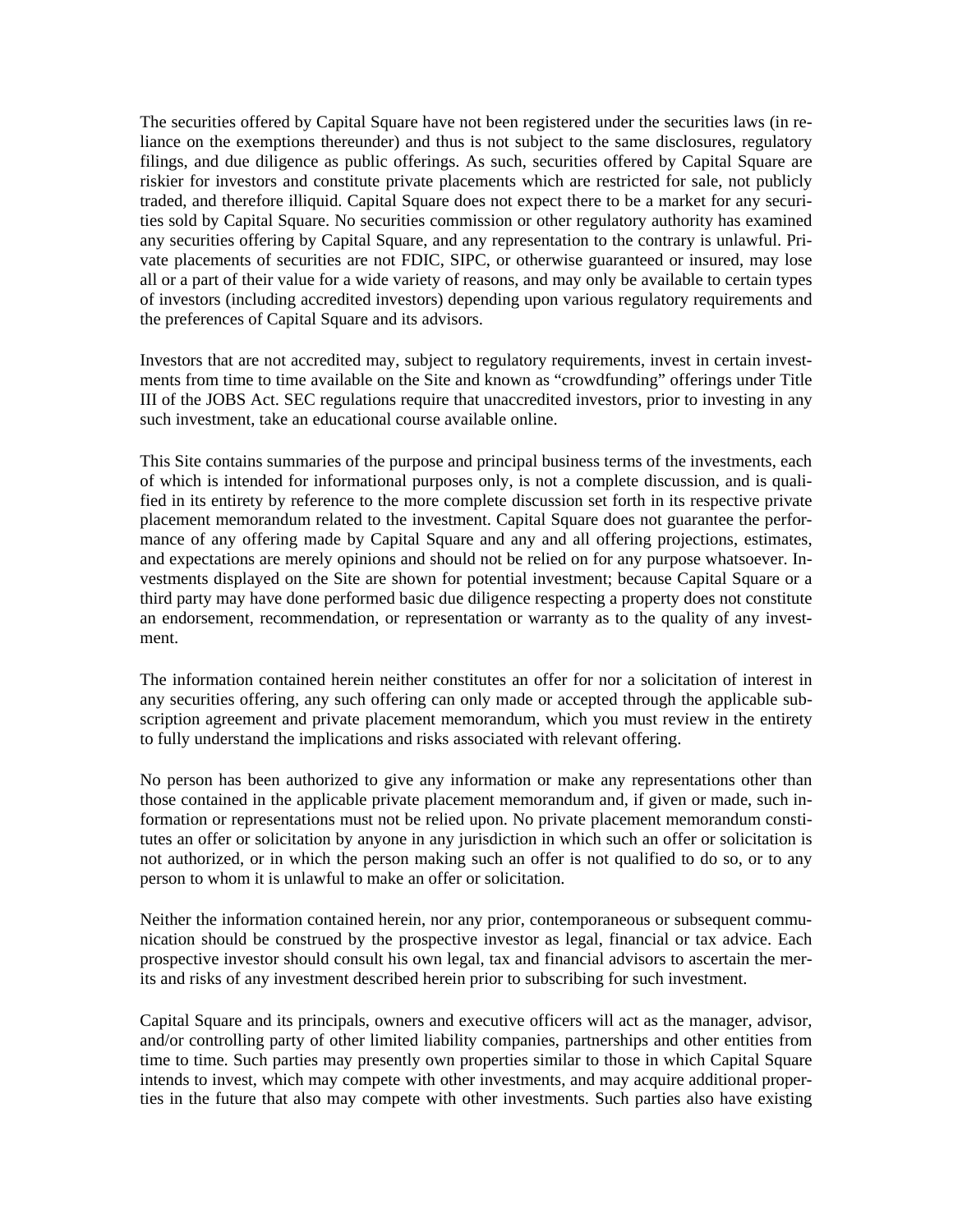responsibilities and, in the future, may have additional responsibilities, to provide management and services to a number of other entities. Any investment could be adversely affected by these conflicts of interests

Notwithstanding anything to the contrary herein, nothing herein shall be deemed to be a waiver, if such a waiver would be impermissible under any applicable securities law, including Section 14 of the Securities Act of 1933 and Section 29(a) of the Securities Exchange Act of 1934.

## **Privacy Policy**

Please read our Privacy Policy (the "Privacy Policy") found at the following URL: \_\_\_\_\_\_\_\_\_\_\_\_\_\_\_. The Privacy Policy sets forth our policy for use of information that you submit to Capital Square.

## **Applicable Law; Jurisdiction And Venue**

This Agreement shall be governed by and construed in accordance with the laws of the Commonwealth of Virginia and the Federal Arbitration Act, without giving effect to any principles of conflicts of laws, and you hereby consent to the exclusive jurisdiction of the state courts sitting in the County of Henrico, Virginia and any federal courts sitting within a 50 mile radius of such state courts.

## **Arbitration**

You and Capital Square agree any and all disputes and claims relating in any way to this Agreement (including the arbitrability of any claim or dispute and the enforceability of this paragraph), with the exception set forth in the next paragraph, shall be submitted to and resolved by means of confidential arbitration conducted in the County of Henrico, Virginia. If you and Capital Square cannot agree on arbitrators, they shall be appointed by any judge of the Circuit Court of the County of Henrico, Virginia. The arbitration shall be conducted under the then prevailing Commercial Arbitration Rules of the American Arbitration Association ("AAA"). You and Capital Square may litigate in court only to compel arbitration under this Agreement, to confirm, modify, vacate or enter judgment on the award rendered by the arbitrators, or as provided in the next paragraph. The arbitrator's award shall be binding and may be entered as a judgment in any court of competent jurisdiction. This Agreement will not be governed by the United Nations Convention of Contracts for the International Sale of Goods, the application of which is hereby excluded. To the fullest extent permitted by applicable law, no arbitration under this Agreement shall be joined to an arbitration involving any other current or former user of the Site, whether through class arbitration proceedings or otherwise.

However, to the extent you have in any manner violated or threatened to violate Capital Square's intellectual property rights, Capital Square may seek injunctive or other appropriate relief in any state or federal court in the Commonwealth of Virginia, and you consent to exclusive jurisdiction and venue in such courts for such purpose.

#### **General Provisions**

This Agreement constitutes the entire agreement of the parties with respect to the subject matter hereof and supersedes and cancels all prior and contemporaneous agreements, claims, representa-